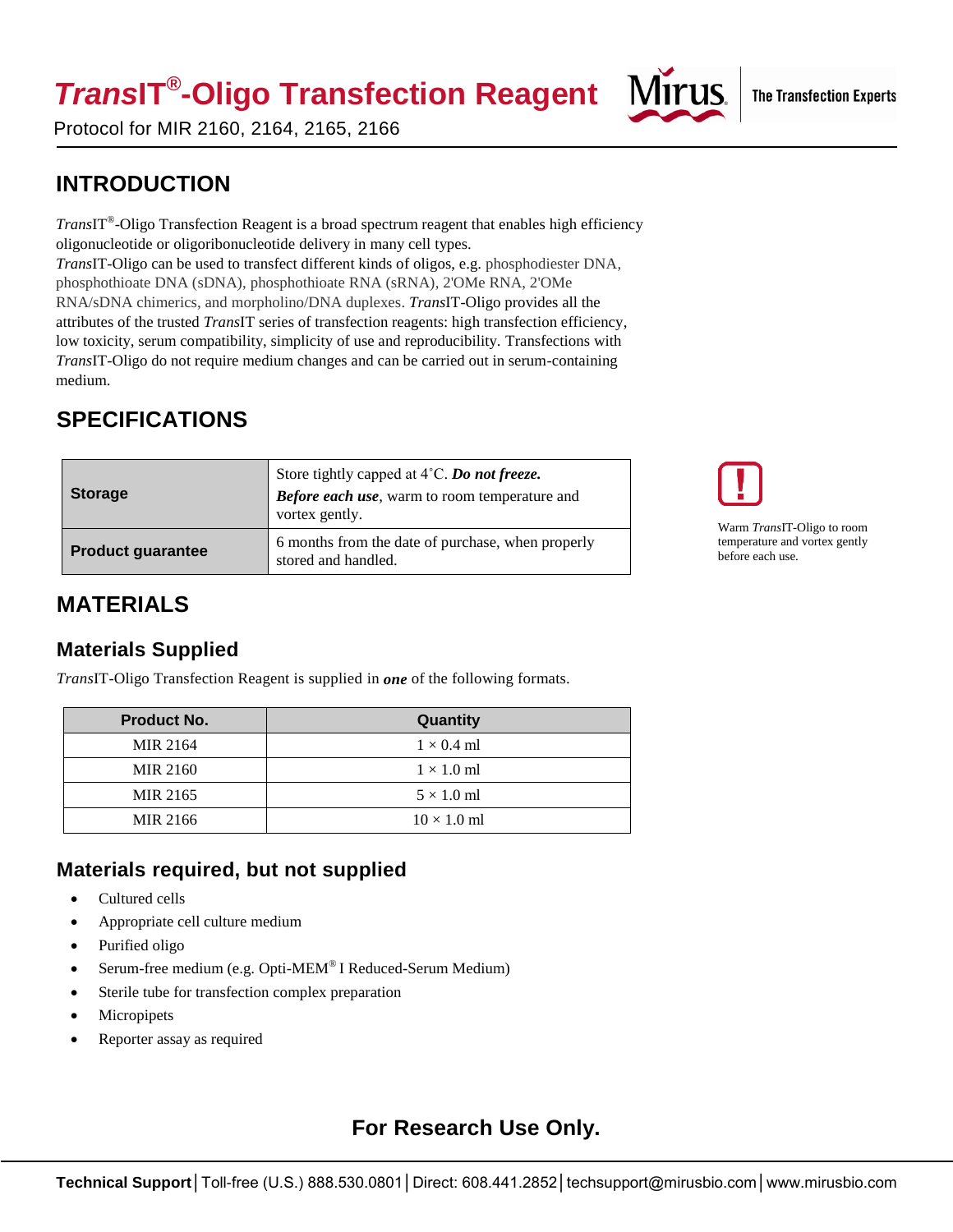

## **BEFORE YOU START:**

#### **Important Tips for Optimal Oligo Transfection**

Optimize reaction conditions for each cell type to ensure successful transfections. The suggestions below yield high efficiency transfection of oligos into multiple cell types using *Trans*IT-Oligo Transfection Reagent. Please refer to **Table 1** on Page 3 for recommended starting conditions depending on culture vessel size.

- **Cell density (% confluence) at transfection.** Determine the best cell density for each cell type to maximize transfection efficiency. Passage the cells 18–24 hours before transfection to ensure that the cells are actively dividing and reach appropriate cell density (generally 50–70% confluence) at the time of transfection. If this confluence does not produce optimal results, test cell densities outside of the recommended range.
- **Volume of** *Trans***IT-Oligo Reagent.** Each cell type responds differently to a given transfection reagent. As a starting point, test 3 µl of *Trans*IT-Oligo Reagent per well of a 24-well plate. Vary the concentration of *Trans*IT-Oligo Reagent from 2–5 µl per well of a 24-well plate to find the best volume for further use. Tables 1 and 2 provide recommended starting conditions based on cell culture vessel size.
- **Oligo concentration.** Oligos used for transfection should be highl**y** pure, sterile, and the correct sequence. The optimal final 2'OMe RNA concentration for transfection should be within the range of 0.5–5 µM in a 24-well plate. As a starting point, use 2 µM 2'OMe RNA oligo. Please refer to Table 1on Page 3 for recommended starting conditions.

The optimal final sDNA concentration for transfection should be within the range of 50–200 nM. As a starting point, use 100 nM sDNA oligo. Refer to Table 2 on Page 3 for recommended starting conditions.

- **Complex formation conditions.** Prepare *Trans*IT-Oligo Reagent: oligo complexes in serum-free growth medium. Mirus recommends Opti-MEM I Reduced-Serum Medium.
- **Cell culture conditions:** Culture cells in the appropriate medium, with or without serum. There is no need to perform a medium change to remove the transfection complexes**.** *Trans*IT-Oligo Reagent yields improved transfection efficiencies when transfections are performed in complete growth medium (instead of serum-free medium) without a post-transfection medium change.
- **Presence of antibiotics:** Antibiotics will inhibit transfection complex formation and therefore should be excluded from the complex formation step. Transfection complexes can be added to cells grown in complete culture medium containing low levels of antibiotics (0.1–1X final concentration of penicillin/streptomycin mixture).
- **Transfection incubation time.** The optimal incubation time can be determined empirically by testing a range from 8–48 hours post-transfection. Incubation times will vary according to the experiment being performed.



*Do not* use serum or antibiotics in the medium during transfection complex formation.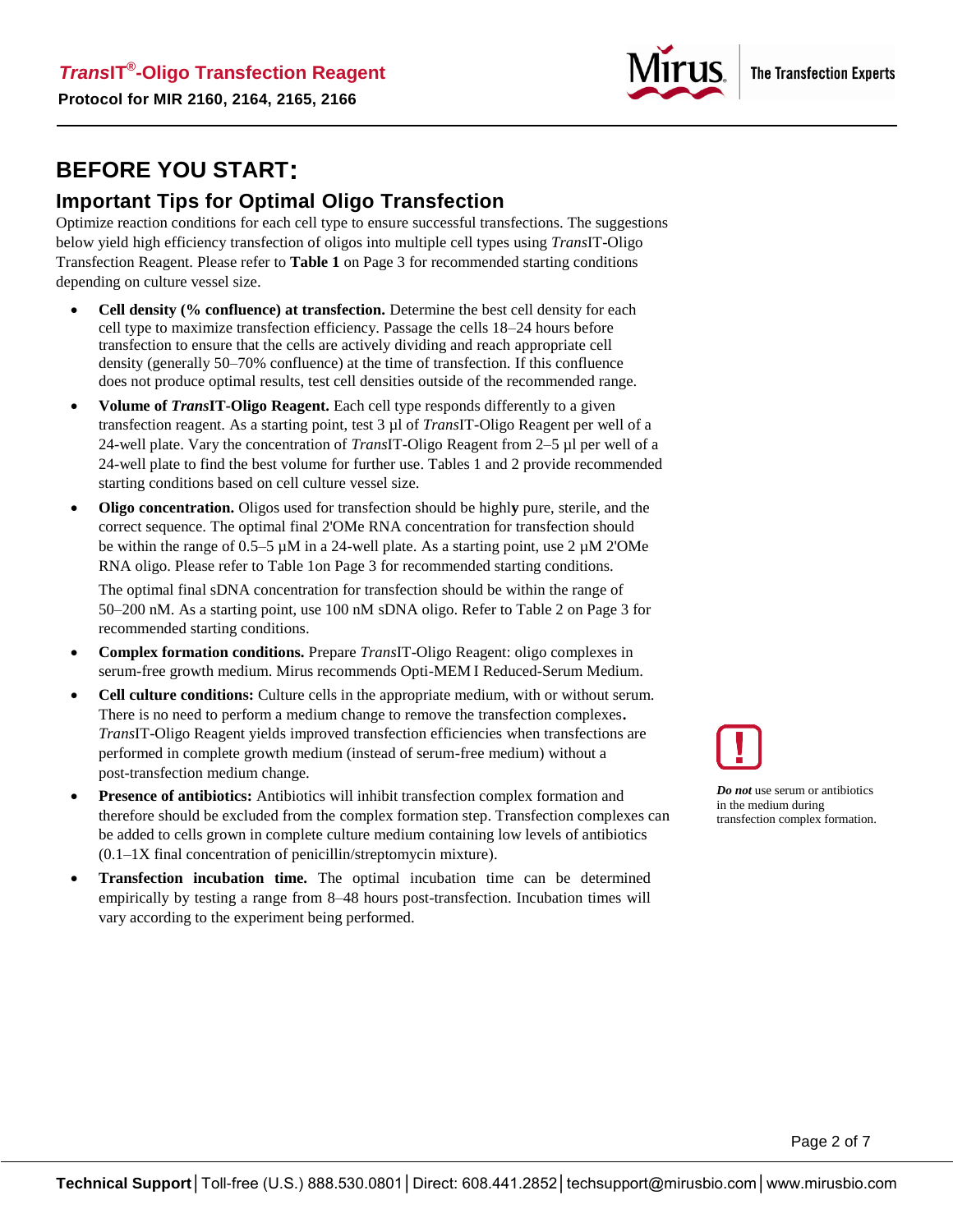

## **OLIGO TRANSFECTION PROTOCOL**

The following procedure describes how to perform oligo transfection using *Trans*IT-Oligo Transfection Reagent in 24-well plates. The surface areas of other culture vessels are different and transfection must be scaled accordingly. Appropriately increase or decrease the amounts of serum free medium, *Trans*IT-Oligo Reagent, oligo and complete culture medium based on the surface area of the cell culture vessel (please refer to **Tables 1 and 2** for starting conditions for 2'OMe RNA oligo and sDNA oligo transfection, respectively ).

**Table 1:** Recommended starting conditions for 2'OMe RNA oligo transfection with *Trans*IT-Oligo Transfection Reagent.

| <b>Culture vessel</b>                                | 96-well<br>plate    | 48-well<br>plate   | 24-well<br>plate   | 12-well<br>plate | 6-well<br>plate | $10$ -cm<br>dish   | <b>T75</b><br>flask |
|------------------------------------------------------|---------------------|--------------------|--------------------|------------------|-----------------|--------------------|---------------------|
| Surface area                                         | $0.35 \text{ cm}^2$ | $1.0 \text{ cm}^2$ | $1.9 \text{ cm}^2$ | 3.8 $cm2$        | 9.6 $cm2$       | 59 cm <sup>2</sup> | 75 cm <sup>2</sup>  |
| Complete growth<br>medium (half<br>volume protocol)  | $44 \mu l$          | $125$ µl           | $0.25$ ml          | $0.5$ ml         | $1.25$ ml       | $7.5$ ml           | $19.7$ ml           |
| Serum-free<br>medium                                 | $9 \mu l$           | $26 \mu l$         | $50 \mu l$         | $100$ $\mu$ l    | $250$ µl        | $1.5$ ml           | $1.9$ ml            |
| <i>TransIT-Oligo</i><br>Reagent                      | $0.5$ µl            | $1.5 \mu l$        | $3 \mu l$          | $6 \mu l$        | $15 \mu l$      | 93 µ1              | $118$ µl            |
| 2'OMe RNA (100)<br>$\mu$ M stock) 2 $\mu$ M<br>final | $1 \mu l$           | $3 \mu l$          | $6 \mu l$          | $12 \mu l$       | $30 \mu l$      | $180$ µl           | 432 µl              |



This protocol recommends using half the volume of complete growth media compared to traditional transfection protocols. This ensures maximum oligo transfection efficiency. If full culture volume is desired, double the volume of complete growth media and oligo used.



Surface areas are based on Greiner tissue culture plates and Falcon 10-cm dishes and T75 flasks. All volumes given are per well (or per dish) for a given culture vessel.

If small volumes are required to be pipetted, dilute the *Trans*IT-Oligo Reagent in 100% ethanol before each use to avoid pipetting errors. *Do not* store diluted *Trans*IT-Oligo Reagent and reuse.

**Table 2:** Recommended starting conditions for sDNA oligo transfection with *Trans*IT-Oligo Transfection Reagent.

| <b>Culture vessel</b>                               | 96-well<br>plate    | 48-well<br>plate   | 24-well<br>plate   | 12-well<br>plate | 6-well<br>plate | $10-cm$<br>dish | <b>T75</b><br>flask |
|-----------------------------------------------------|---------------------|--------------------|--------------------|------------------|-----------------|-----------------|---------------------|
| Surface area                                        | $0.35 \text{ cm}^2$ | $1.0 \text{ cm}^2$ | $1.9 \text{ cm}^2$ | 3.8 $cm2$        | 9.6 $cm2$       | 59 $cm2$        | 75 cm <sup>2</sup>  |
| Complete growth<br>medium (half<br>volume protocol) | 44 µl               | $125$ µl           | $0.25$ ml          | $0.5$ ml         | $1.25$ ml       | $7.5$ ml        | 19.7 ml             |
| Serum-free<br>medium                                | $9 \mu l$           | $26 \mu l$         | $50 \mu l$         | $100$ $\mu$ l    | $250$ µl        | $1.5$ ml        | $1.9$ ml            |
| <i>TransIT-Oligo</i><br>Reagent                     | $0.5$ µl            | $1.5 \mu l$        | $3 \mu l$          | $6 \mu l$        | $15 \mu l$      | 93 µl           | $118$ µl            |
| sDNA(10~µM)<br>stock) 100 nM<br>final               | $0.5$ µl            | $1.5 \mu l$        | $3 \mu l$          | $6 \mu l$        | $15 \mu l$      | 90 µl           | $216$ µl            |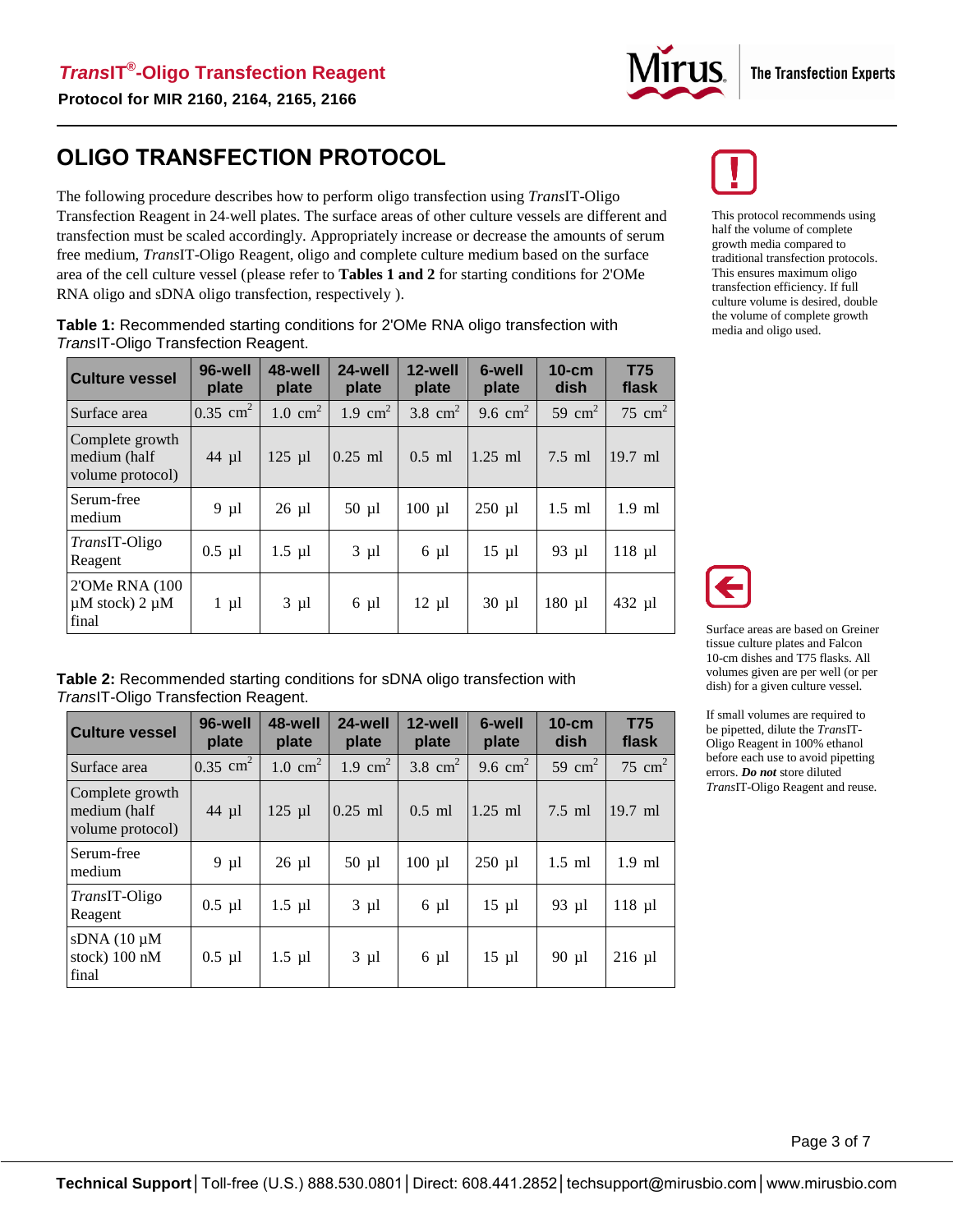

#### **Transient oligo transfection protocol per well of a 24-well plate**

#### **A. Plate cells**

1. Approximately 18–24 hours before transfection, plate cells using the following guidelines. Ideally cells should be 50–70% confluent prior to transfection.

*For adherent cells:* Plate cells in 0.5 ml complete growth medium/well at an optimal concentration (generally  $0.4-1.2 \times 10^5$  cells/well).

*For suspension cells:* Plate cells in 0.25 ml of complete growth medium per well, at a density of  $1.6-2 \times 10^5$  cells per well.

- 2. Incubate the cell cultures overnight.
- **B. Prepare** *Trans***IT-Oligo Reagent:Oligo complexes (Immediately before transfection)** 
	- 1. Warm *Trans*IT-Oligo Reagent to room temperature and vortex gently before using.
	- 2. Place 50 µl of Opti-MEM I Reduced-Serum Medium in a sterile tube.
	- 3. Add 3 µl of *Trans*IT-Oligo Reagent. Pipet gently to mix completely. For further optimization of your cell type and oligo, test additional levels of the *Trans*IT-Oligo Transfection Reagent (please refer to "Before You Start" on Page 2).
	- 4. Incubate at room temperature for 5–20 minutes.
	- 5. *For 2'OMe RNA oligo transfection*: Add 6 µl of a 100 µM oligo stock solution (2 µM final concentration per well).

*For sDNA oligo transfection:* Add 3 µl of a 10 µM oligo stock solution (100 nM final concentration per well).

Pipet gently to mix completely.

6. Incubate at room temperature for 5–20 minutes.

#### **C. Distribute the complexes to cells in complete growth medium**

1. *For adherent cells:* Adjust the volume in the well to 0.25 ml of complete growth medium by removing 0.25 ml (half) of the original plating medium. Reducing the volume of medium in each well substantially decreases the amount of oligo required per well.

*For suspension cells:* It is not necessary to replace the complete growth medium with fresh medium.

- 2. Add the *Trans*IT-Oligo Reagent:oligo complexes (prepared in Step B) drop-wise to different areas of the wells.
- 3. Gently rock the culture vessel back-and-forth and from side-to-side to evenly distribute the *Trans*IT-Oligo Reagent:oligo complexes.
- 4. Incubate for 4–48 hours or as required. It is not necessary to replace the complete growth medium with fresh medium.
- 5. Harvest cells and assay as required.



Warm *Trans*IT-Oligo to room temperature and vortex gently before each use.



There is no need to change fresh culture medium after transfection. If required, perform a medium change at least 4 hours post-transfection.

Page 4 of 7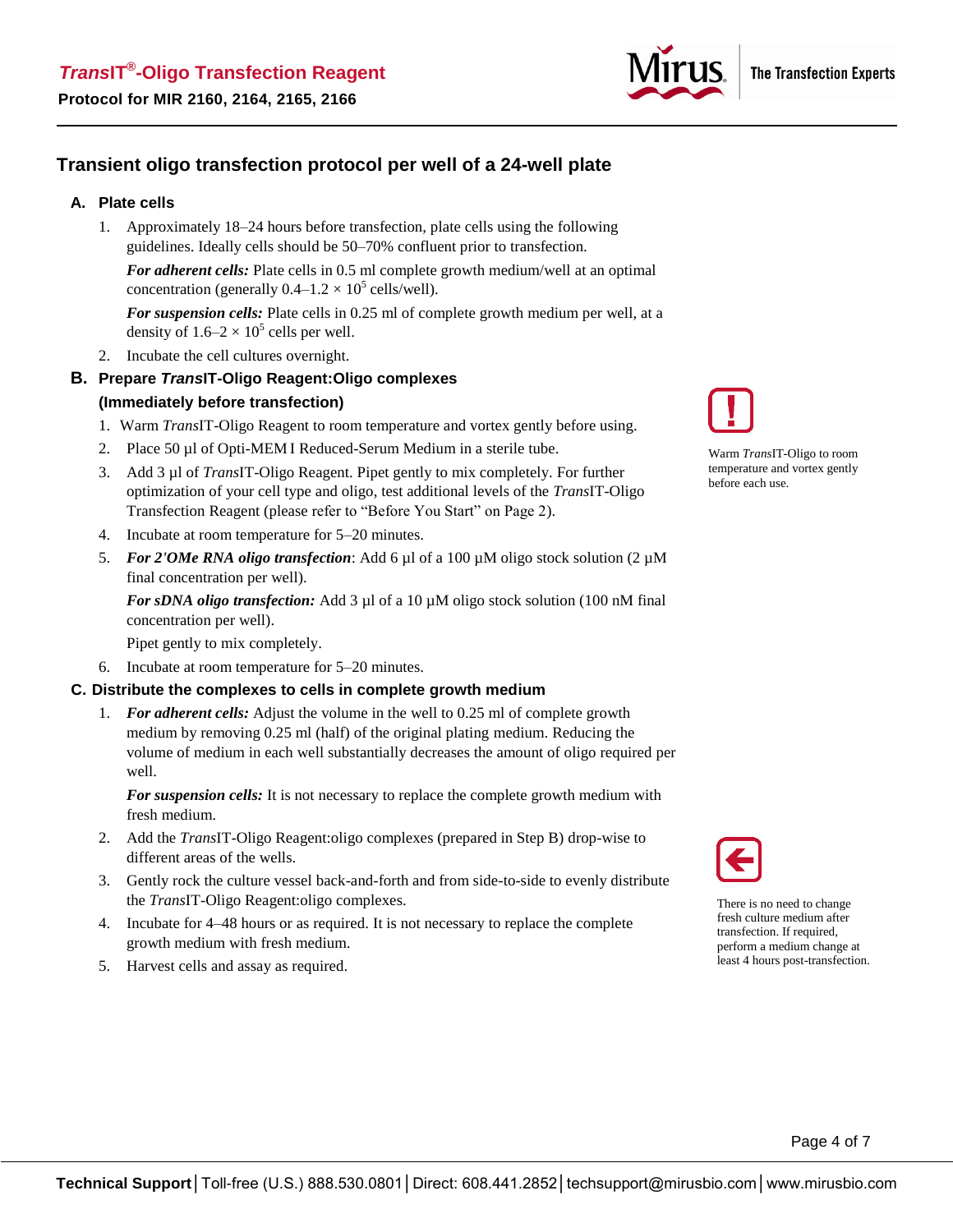

## **TROUBLESHOOTING GUIDE**

| POOR OLIGO TRANSFECTION EFFICIENCY<br>TransIT-Oligo Reagent was<br>Warm TransIT-Oligo to room temperature and vortex gently before each use.<br>not mixed properly.<br>For optimization, test three levels of <i>TransIT</i> -Oligo Reagent, e.g. 1, 3, and 5 µl per well of a<br>Suboptimal amount of<br>24-well plate. It may be necessary to titrate outside of this range depending on the cell type.<br>TransIT-Oligo Reagent<br>Determine the optimal oligo concentration by titrating from 0.5-5 µM 2'OMe RNA or<br>Suboptimal oligo<br>50-200 nM sDNA (final concentration per well). Refer to "Before You Start" on Page 4.<br>concentration<br>To dilute oligo, use the manufacturer's recommended buffer. Avoid oligo degradation by using<br>DNase or RNase-free handling procedures and plastic ware. Degradation of large oligos can be<br>Denatured oligo<br>detected on acrylamide gels.<br>Ensure that the sequence of the oligo is correct for your functional assay.<br>Incorrect oligo Sequence<br>Avoid oligo degradation by using DNase or RNase-free handling procedures and plastic ware.<br>Poor quality of oligo<br>Degradation of large oligos can be detected on acrylamide gels.<br>Serum and antibiotics inhibit transfection complex formation. Prepare TransIT-Oligo Reagent:<br>oligo complexes in serum-free growth medium. We recommend Opti-MEM I Reduced Serum<br>complete growth medium containing serum and 0.1–1X antibiotics.<br>Inhibitor present during<br>transfection<br>The presence of polyanions e.g. dextran sulfate or heparin can inhibit transfection. Use<br>transfection medium that does not contain these polyanions. If necessary, the transfection<br>medium can be replaced with polyanion containing medium 24 hours post transfection.<br>Determine the optimal transfection incubation time for each cell type and experiment. Test a<br>Transfection incubation time<br>range of incubation times (e.g. 4-48 hours).<br>During complex formation, scale all reagents including serum-free medium, <i>TransIT</i> -Oligo<br>Reagent, and oligo according to Tables 1 or 2 on Page 3.<br>Precipitate formation during<br>Precipitation may be observed when excess oligo ( $>$ 20 $\mu$ M) is used during complex formation.<br>transfection complex<br>This may negatively impact transfection efficiency. To avoid precipitation when using high | <b>Problem</b> | <b>Solution</b>                                                                                 |  |  |  |
|-----------------------------------------------------------------------------------------------------------------------------------------------------------------------------------------------------------------------------------------------------------------------------------------------------------------------------------------------------------------------------------------------------------------------------------------------------------------------------------------------------------------------------------------------------------------------------------------------------------------------------------------------------------------------------------------------------------------------------------------------------------------------------------------------------------------------------------------------------------------------------------------------------------------------------------------------------------------------------------------------------------------------------------------------------------------------------------------------------------------------------------------------------------------------------------------------------------------------------------------------------------------------------------------------------------------------------------------------------------------------------------------------------------------------------------------------------------------------------------------------------------------------------------------------------------------------------------------------------------------------------------------------------------------------------------------------------------------------------------------------------------------------------------------------------------------------------------------------------------------------------------------------------------------------------------------------------------------------------------------------------------------------------------------------------------------------------------------------------------------------------------------------------------------------------------------------------------------------------------------------------------------------------------------------------------------------------------------------------------------------------------------------------------------|----------------|-------------------------------------------------------------------------------------------------|--|--|--|
|                                                                                                                                                                                                                                                                                                                                                                                                                                                                                                                                                                                                                                                                                                                                                                                                                                                                                                                                                                                                                                                                                                                                                                                                                                                                                                                                                                                                                                                                                                                                                                                                                                                                                                                                                                                                                                                                                                                                                                                                                                                                                                                                                                                                                                                                                                                                                                                                                 |                |                                                                                                 |  |  |  |
|                                                                                                                                                                                                                                                                                                                                                                                                                                                                                                                                                                                                                                                                                                                                                                                                                                                                                                                                                                                                                                                                                                                                                                                                                                                                                                                                                                                                                                                                                                                                                                                                                                                                                                                                                                                                                                                                                                                                                                                                                                                                                                                                                                                                                                                                                                                                                                                                                 |                |                                                                                                 |  |  |  |
|                                                                                                                                                                                                                                                                                                                                                                                                                                                                                                                                                                                                                                                                                                                                                                                                                                                                                                                                                                                                                                                                                                                                                                                                                                                                                                                                                                                                                                                                                                                                                                                                                                                                                                                                                                                                                                                                                                                                                                                                                                                                                                                                                                                                                                                                                                                                                                                                                 |                |                                                                                                 |  |  |  |
|                                                                                                                                                                                                                                                                                                                                                                                                                                                                                                                                                                                                                                                                                                                                                                                                                                                                                                                                                                                                                                                                                                                                                                                                                                                                                                                                                                                                                                                                                                                                                                                                                                                                                                                                                                                                                                                                                                                                                                                                                                                                                                                                                                                                                                                                                                                                                                                                                 |                |                                                                                                 |  |  |  |
|                                                                                                                                                                                                                                                                                                                                                                                                                                                                                                                                                                                                                                                                                                                                                                                                                                                                                                                                                                                                                                                                                                                                                                                                                                                                                                                                                                                                                                                                                                                                                                                                                                                                                                                                                                                                                                                                                                                                                                                                                                                                                                                                                                                                                                                                                                                                                                                                                 |                |                                                                                                 |  |  |  |
|                                                                                                                                                                                                                                                                                                                                                                                                                                                                                                                                                                                                                                                                                                                                                                                                                                                                                                                                                                                                                                                                                                                                                                                                                                                                                                                                                                                                                                                                                                                                                                                                                                                                                                                                                                                                                                                                                                                                                                                                                                                                                                                                                                                                                                                                                                                                                                                                                 |                |                                                                                                 |  |  |  |
|                                                                                                                                                                                                                                                                                                                                                                                                                                                                                                                                                                                                                                                                                                                                                                                                                                                                                                                                                                                                                                                                                                                                                                                                                                                                                                                                                                                                                                                                                                                                                                                                                                                                                                                                                                                                                                                                                                                                                                                                                                                                                                                                                                                                                                                                                                                                                                                                                 |                |                                                                                                 |  |  |  |
|                                                                                                                                                                                                                                                                                                                                                                                                                                                                                                                                                                                                                                                                                                                                                                                                                                                                                                                                                                                                                                                                                                                                                                                                                                                                                                                                                                                                                                                                                                                                                                                                                                                                                                                                                                                                                                                                                                                                                                                                                                                                                                                                                                                                                                                                                                                                                                                                                 |                | medium. Once transfection complexes are formed, they can be added directly to cells cultured in |  |  |  |
|                                                                                                                                                                                                                                                                                                                                                                                                                                                                                                                                                                                                                                                                                                                                                                                                                                                                                                                                                                                                                                                                                                                                                                                                                                                                                                                                                                                                                                                                                                                                                                                                                                                                                                                                                                                                                                                                                                                                                                                                                                                                                                                                                                                                                                                                                                                                                                                                                 |                |                                                                                                 |  |  |  |
|                                                                                                                                                                                                                                                                                                                                                                                                                                                                                                                                                                                                                                                                                                                                                                                                                                                                                                                                                                                                                                                                                                                                                                                                                                                                                                                                                                                                                                                                                                                                                                                                                                                                                                                                                                                                                                                                                                                                                                                                                                                                                                                                                                                                                                                                                                                                                                                                                 |                |                                                                                                 |  |  |  |
|                                                                                                                                                                                                                                                                                                                                                                                                                                                                                                                                                                                                                                                                                                                                                                                                                                                                                                                                                                                                                                                                                                                                                                                                                                                                                                                                                                                                                                                                                                                                                                                                                                                                                                                                                                                                                                                                                                                                                                                                                                                                                                                                                                                                                                                                                                                                                                                                                 |                |                                                                                                 |  |  |  |
| concentrations of oligo, increase the volume of serum-free medium during complex formation<br>by two-fold.                                                                                                                                                                                                                                                                                                                                                                                                                                                                                                                                                                                                                                                                                                                                                                                                                                                                                                                                                                                                                                                                                                                                                                                                                                                                                                                                                                                                                                                                                                                                                                                                                                                                                                                                                                                                                                                                                                                                                                                                                                                                                                                                                                                                                                                                                                      | formation      |                                                                                                 |  |  |  |
| <b>HIGH CELLULAR TOXICITY</b>                                                                                                                                                                                                                                                                                                                                                                                                                                                                                                                                                                                                                                                                                                                                                                                                                                                                                                                                                                                                                                                                                                                                                                                                                                                                                                                                                                                                                                                                                                                                                                                                                                                                                                                                                                                                                                                                                                                                                                                                                                                                                                                                                                                                                                                                                                                                                                                   |                |                                                                                                 |  |  |  |
| <b>Transfection complexes</b><br>Add transfection complexes drop-wise to the cells. Gently rock the dish back-and-forth and<br>and cells not mixed<br>from side-to-side to distribute the complexes evenly. Do not swirl or rotate the dish, as this may<br>thoroughly after complex<br>cause uneven distribution.<br>addition                                                                                                                                                                                                                                                                                                                                                                                                                                                                                                                                                                                                                                                                                                                                                                                                                                                                                                                                                                                                                                                                                                                                                                                                                                                                                                                                                                                                                                                                                                                                                                                                                                                                                                                                                                                                                                                                                                                                                                                                                                                                                  |                |                                                                                                 |  |  |  |
| <b>Transfection complexes</b><br>added to cells cultured in<br>be higher if serum is not present. If toxicity is a problem, consider adding serum to the culture<br>serum-free medium<br>medium.                                                                                                                                                                                                                                                                                                                                                                                                                                                                                                                                                                                                                                                                                                                                                                                                                                                                                                                                                                                                                                                                                                                                                                                                                                                                                                                                                                                                                                                                                                                                                                                                                                                                                                                                                                                                                                                                                                                                                                                                                                                                                                                                                                                                                |                | TransIT-Oligo efficiently transfects cells cultured in serum-free medium; however, toxicity may |  |  |  |
| If incubating for 48–72 hours, it may be necessary to change the complete medium 24 hours<br>Medium change or addition<br>post-transfection. Alternatively, add additional complete medium 4-24 hours post-transfection.<br>may be necessary                                                                                                                                                                                                                                                                                                                                                                                                                                                                                                                                                                                                                                                                                                                                                                                                                                                                                                                                                                                                                                                                                                                                                                                                                                                                                                                                                                                                                                                                                                                                                                                                                                                                                                                                                                                                                                                                                                                                                                                                                                                                                                                                                                    |                |                                                                                                 |  |  |  |
| Determine optimal cell density for each cell type to maximize transfection efficiency. Use this<br>density to ensure reproducibility. For most cell types, 50–70% confluence is recommended at<br>Cell density not optimal at<br>transfection, but use of higher or lower densities may increase cell viability depending on cell<br>time of transfection<br>type.                                                                                                                                                                                                                                                                                                                                                                                                                                                                                                                                                                                                                                                                                                                                                                                                                                                                                                                                                                                                                                                                                                                                                                                                                                                                                                                                                                                                                                                                                                                                                                                                                                                                                                                                                                                                                                                                                                                                                                                                                                              |                |                                                                                                 |  |  |  |

Page 5 of 7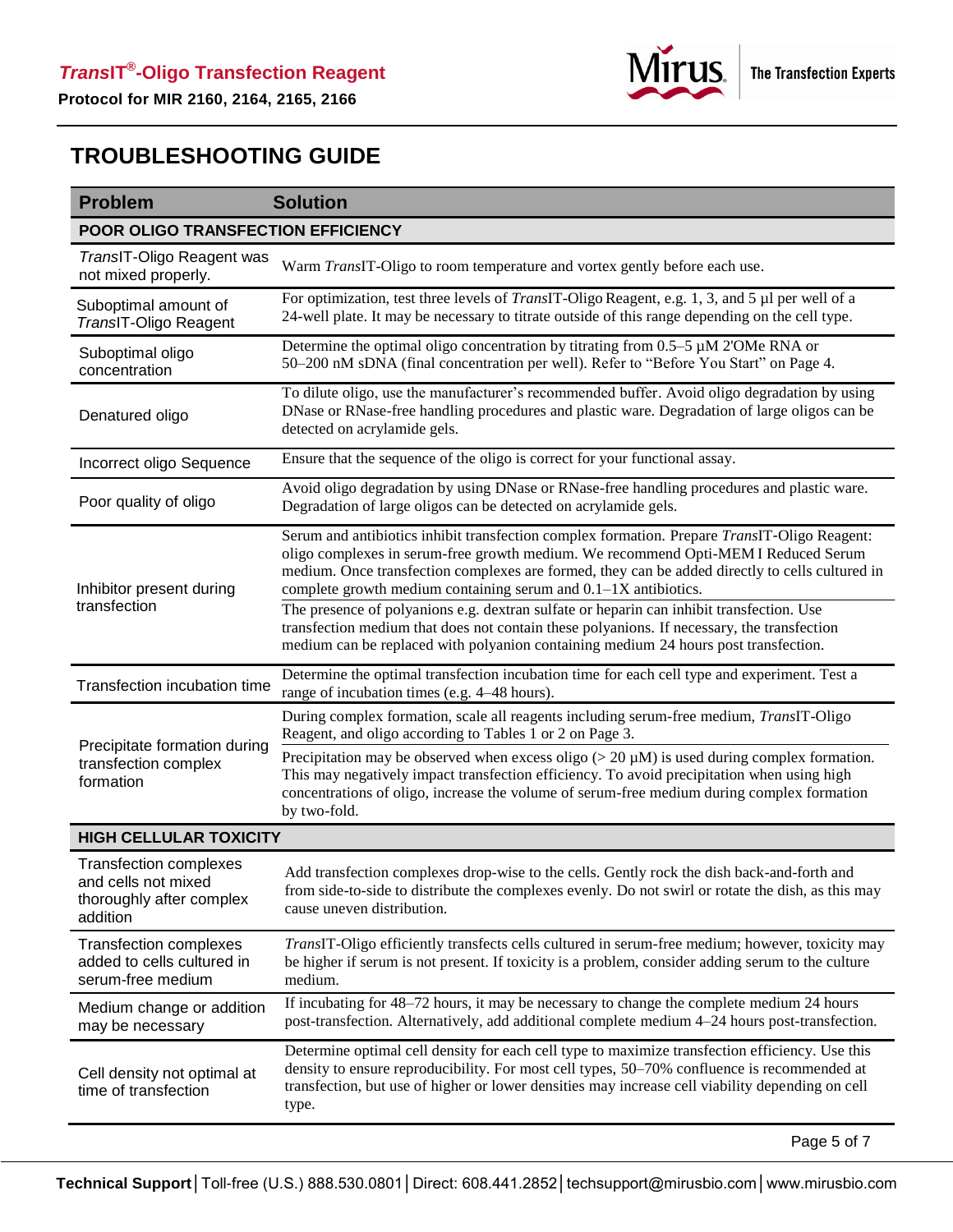

# **TROUBLESHOOTING GUIDE continued**

| <b>Problem</b>                 | <b>Solution</b>                                                                                                                                                                                                                       |
|--------------------------------|---------------------------------------------------------------------------------------------------------------------------------------------------------------------------------------------------------------------------------------|
| <b>HIGH CELLULAR TOXICITY</b>  |                                                                                                                                                                                                                                       |
| Cell morphology has<br>changed | Mycoplasma contamination can alter cell morphology and affect transfection efficiency. Check<br>your cells for Mycoplasma contamination. Use a fresh frozen stock of cells or use appropriate<br>antibiotics to eliminate Mycoplasma. |
|                                | A high or low cell passage number can make cells more sensitive and refractory to transfection.<br>Maintain a similar passage number between experiments to ensure reproducibility.                                                   |

Page 6 of 7